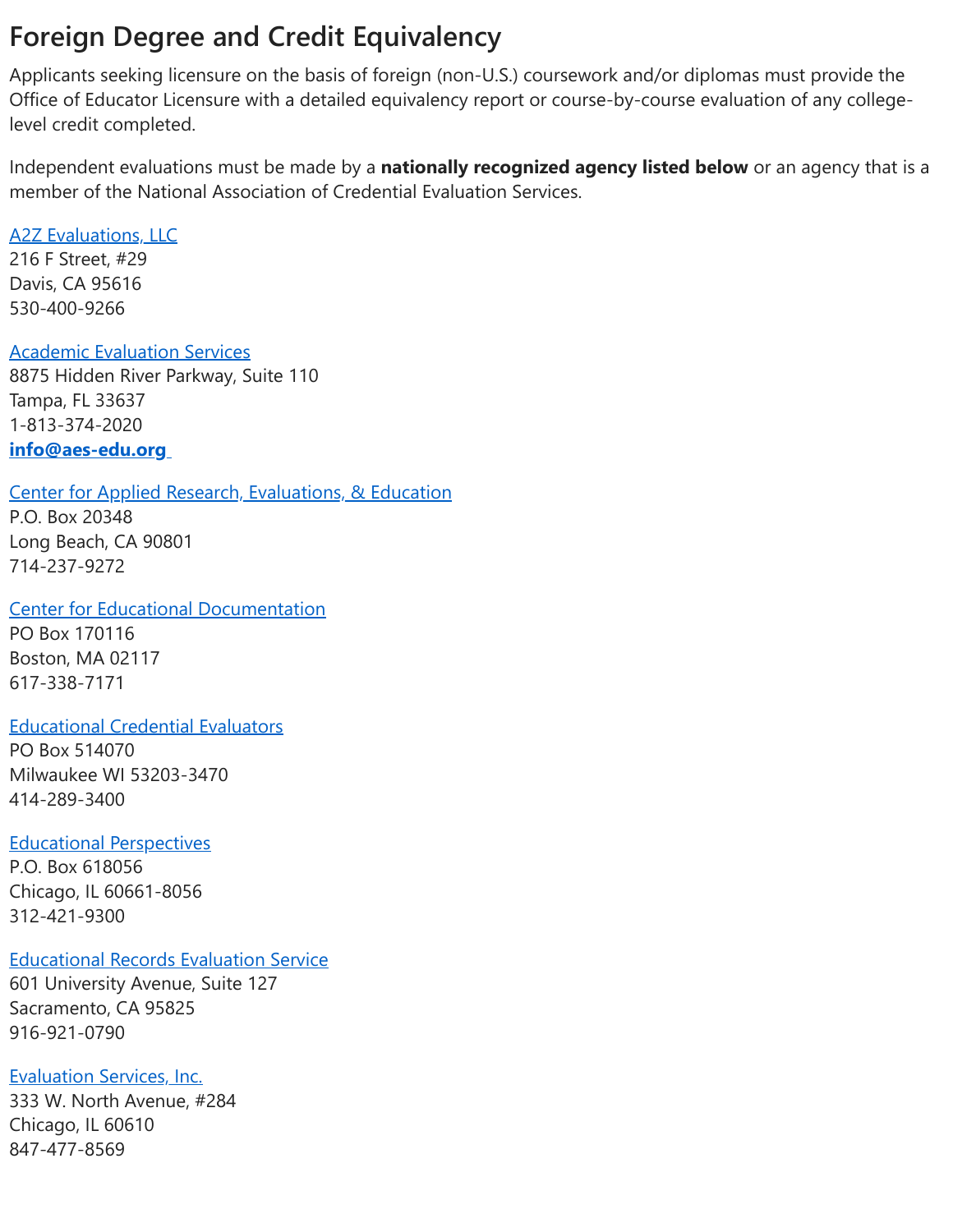[Foreign Academic Credential Service](http://facsusa.com/)

P.O. Box 400 Glen Carbon, IL 62034 618-656-5291

#### [Foundation for International Services, Inc.](http://www.fis-web.com/)

505 – 5th Avenue South, Suite 101 Edmonds, WA 98020 425-248-2255

#### [Global Credential Evaluators, Inc.](http://gceus.com/)

P.O. Box 9203 College Station, TX 77842 Phone: 800-577-4754

#### [Global Services Associates](http://www.globaleval.org/)

2554 Lincoln Boulevard, # 445 Marina del Rey, CA 90291 310-828-5709

#### [Institute of Foreign Credential Services](http://ifcsevals.com/)

12 Cedar Street Dobbs Ferry, NY 10522 914-693-2840

#### [International Academic Credential Evaluators, Inc](http://www.iacei.net/).

PO Box 2465 Denton, TX 76202-2465 940-383-7498

## **[International Consultants of Delaware](http://www.icdeval.com/)**

3600 Market Street, Suite 450, Philadelphia, PA 19104-2651 215-222-8454 ext. 510

#### [International Education Evaluations](https://myiee.org/)

7900 Matthews-Mint Hill Rd., Suite 300 Charlotte, NC 28227 (704) 772-0109 Mon–Fri: 9:00 AM – 4:00 PM Sat–Sun: Closed

## **[International Education Research Foundation](http://www.ierf.org/)**

PO Box 3665 Culver City, CA 90231-3665 310-258-9451

## **[Josef Silny & Associates](http://www.jsilny.com/)**

7101 SW 102 Avenue Miami, FL 33173 305-273-1616